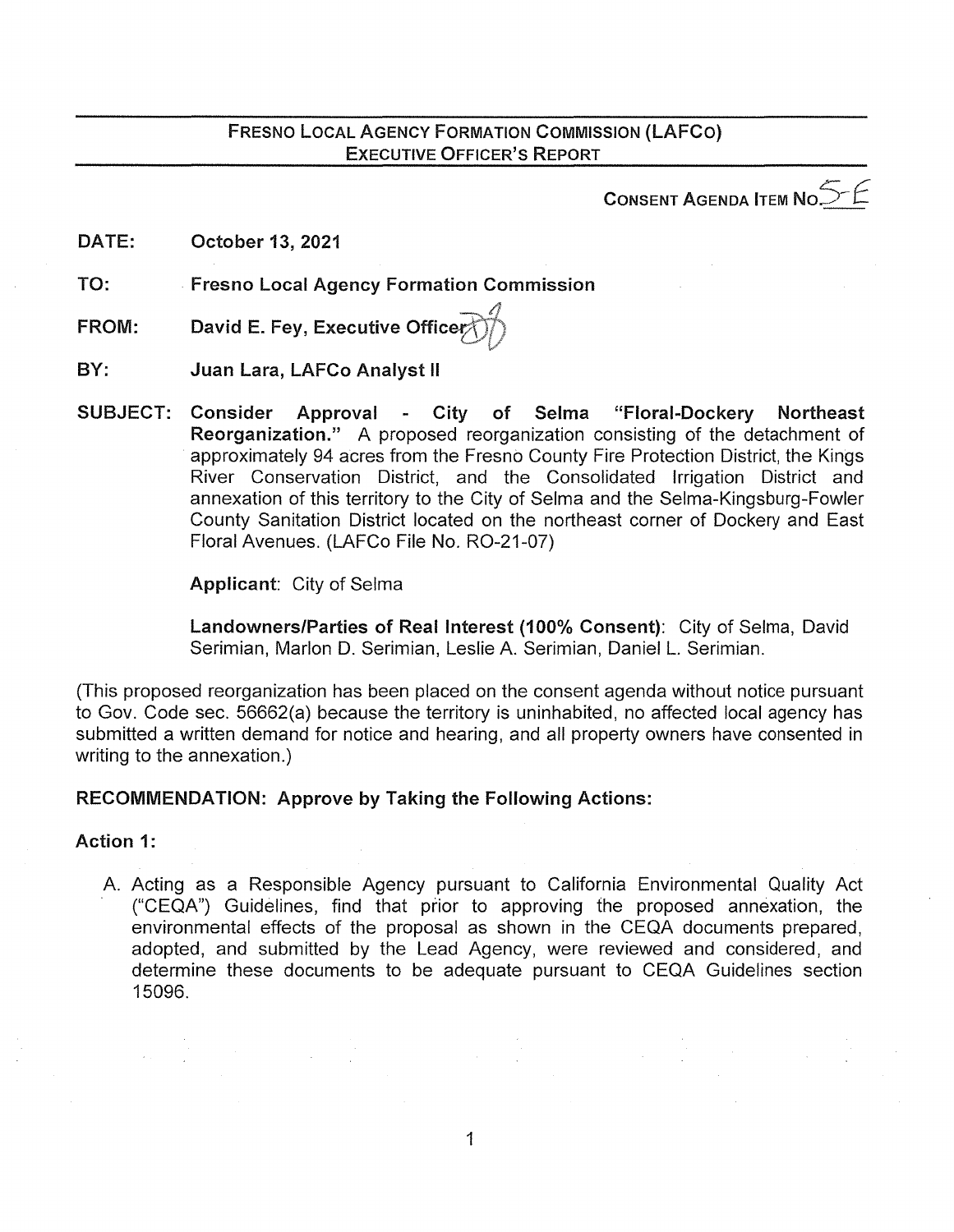## Action 2:

- B. Find that the proposed reorganization is consistent with LAFCo Policies, Standards, and Procedures and the Cortese-Knox-Hertzberg Local Government Reorganization Act of 2000 ("CKH").
- C. Find pursuant to CKH and information in the record that:
	- a. The territory is uninhabited; and
	- b. All landowners and affected agencies have consented to the reorganization.
- D. Assign the distinctive short form designation "Floral-Dockery Northeast Reorganization" and approve the annexation and detachments subject to the following conditions of approval:
	- a. Pursuant to Fresno LAFCo Policy 103-05, the Executive Officer shall record the approved application if all conditions have been satisfied and once, he or she has determined that the facts pertaining to the application during the time of recording are materially similar to those facts considered by the Commission when the application was approved. Facts, as used in the proceeding sentence, is defined to include, but is not limited to, whether or not the proposed project is materially similar to the project described in any application before the Commission.
	- b. Ownership of land permitting, the annexation shall include the full-width right-ofway along East Floral, South Dockery, South Orange, and South Del Rey Avenues.
	- c. Submittal of corrected legal description and map.
	- d. Satisfactory verification that the City has accepted a final map shall be submitted to the Executive Officer prior to completion (recordation) of the annexation.
	- e. The Selma-Kingsburg-Fowler County Sanitation District's annexation fee shall be paid to the District prior to recordation. The proponents shall provide evidence to the Executive Officer as verified by the District that the condition has been met prior to recordation.
- E. Waive further Conducting Authority Proceedings and order the reorganization subject to the requirements of CKH.

#### **Executive Summary**

On June 21, 2021, the City of Selma initiated this reorganization with the adoption of Resolution No. 2021-26R requesting that the Commission begin proceedings for the "Floral-Dockery Northeast Reorganization" consisting of the detachment of approximately 94 acres from the Fresno County Fire Protection District, the Kings River Conservation District, and the Consolidated Irrigation District for territory and annexation of this territory to the City of Selma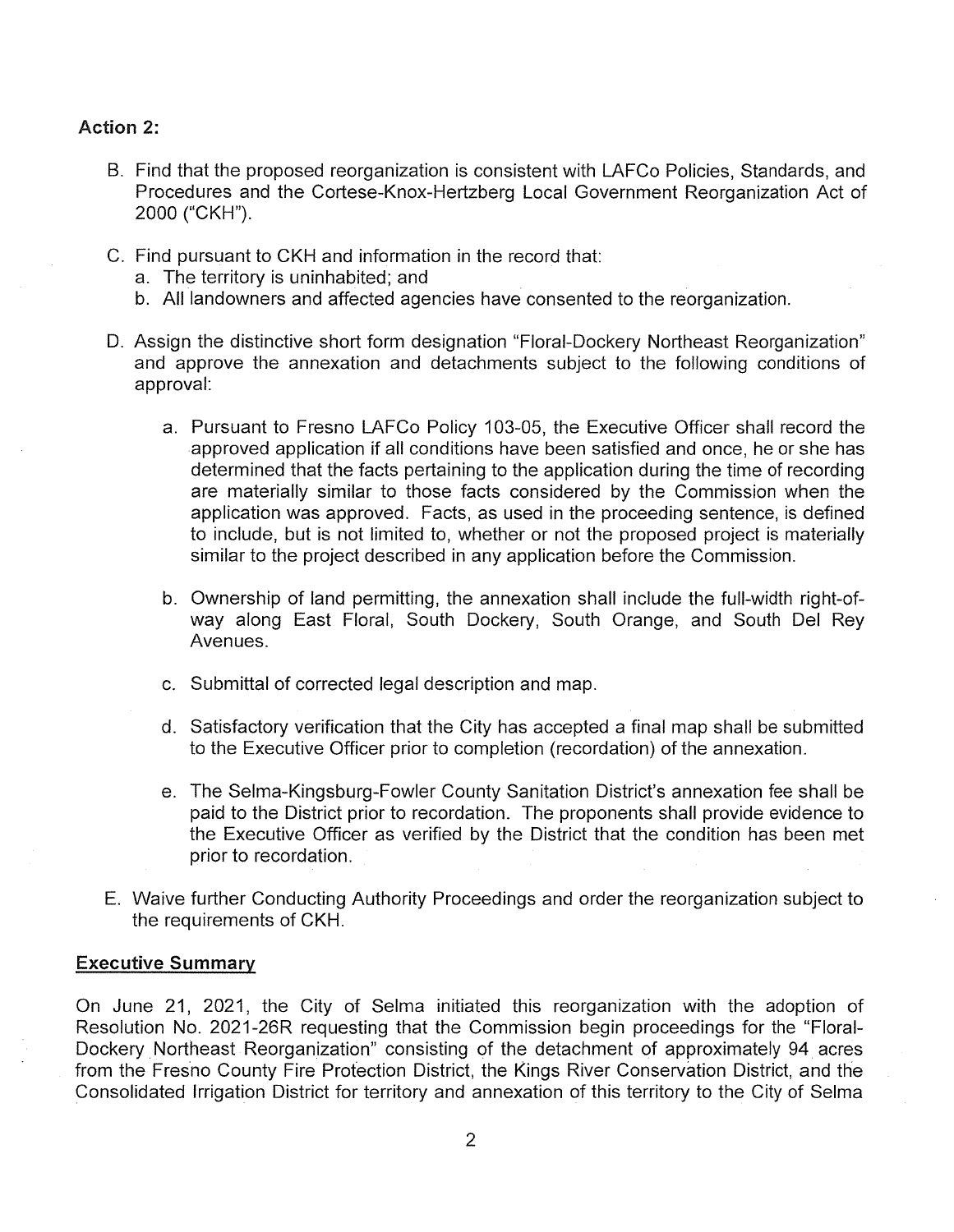and the Selma-Kingsburg-Fowler County Sanitation District ("SKF") located on the northeast corner of Dockery and East Floral Avenues.

## Revenue & Taxation Code

Fresno County has determined that proposed Floral-Dockery Northeast Reorganization involving the annexation of 94 acres is consistent with the Amended and Restated Memorandum of Understanding (Master Tax Sharing Agreement) and the Standards for Annexation between the City of Orange Cove and County of Fresno. No further tax negotiations are necessary pursuant to Revenue and Taxation Code Section 99b.

## Proposal/Land Use

- Information related to the proposals affected territory, land use, proposed development, special districts, surrounding areas, and existing/proposed services can be found on Attachment A.
- The affected territory is within the City of Selma sphere of influence (Attachment B) and is contiguous to Selma city limits (Attachment C).
- The affected territory is within the Selma-Kingsburg-Fowler County Sanitation District sphere of influence and is contiguous to the District service area (Attachment D).
- The proposal is currently zoned AE-20 (Agricultural Exempt) and has been prezoned to the Selma RM (Residential Medium) Zone District in accordance with Zone Change City Ordinance No. 2021-2.
- The territory is uninhabited.

# Consistency with LAFCo Policies

- The County has determined that the proposal is consistent with the Memorandum of Understanding (Master Tax Sharing Agreement) and the Standards for Annexation between the City of Fresno and County of Fresno. (See letter from Mr. Jean Rousseau.)
- The City of Selma and the Fresno County Fire Protection District have a transition agreement in place to provide fire protection services to the affected territory.
- The proposal is consistent with CKH and LAFCo Policies including, but not limited to, Sections 100 and 200.
- All properties within the proposal have been prezoned to the City of Selma RM (Residential Medium) Zone District in accordance with Zone Change City Ordinance No. 2021-2

## Relationship to Regional Housing Goals and Policies

The affected territory will be developed into a 270-lot subdivision. The proposed project exceeds the minimum density allowed by the Selma General Plan.

# Sustainable Groundwater Management Act

Former Governor Edmund G. Brown Jr. signed California's Sustainable Groundwater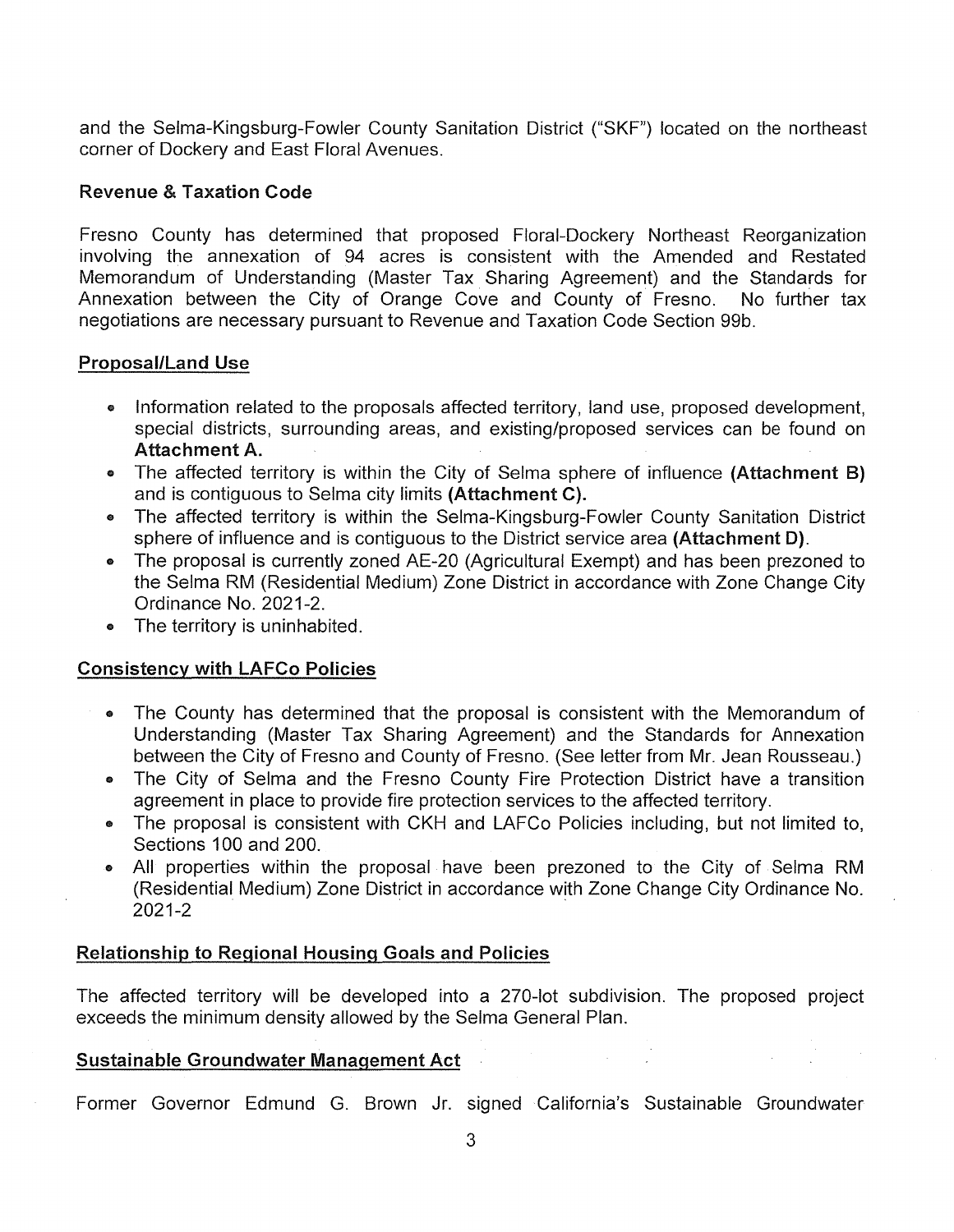Management Act ("SGMA") into law on September 16, 2014. This three-part legislation requires local agencies to develop groundwater sustainability plans that are compatible with their regional economic and environmental needs. SGMA creates a framework for sustainable local groundwater management for the first time in California's history.

SGMA requires local agencies to form Groundwater Sustainability Agencies ("GSAs") in local groundwater basins by June 2017 and requires the adoption of Groundwater Sustainability Plans ("GSPs") for groundwater basins deemed high priority by year 2020. The City of Selma is within the Central Kings GSA and has a Groundwater Sustainability Plan in place.

## Environmental Determination

The City of Selma, acting as the "Lead Agency" under CEQA, filed a categorical exemption for Application No. 2021-0002 Annexation, prezone, VTSM tract associated with the Floral-Dockery Northeast Reorganization filed with the Fresno County Clerk on June 23, 2021 consistent with the requirements of CEQA.

As a "Responsible Agency" pursuant to CEQA Guidelines, the Commission is required to independently review and consider the environmental review for the proposed reorganization prior to reaching its decision. Staff has reviewed the CEQA documents provided with the application and concludes that it can be seen with certainty that the reorganization does not have the potential to result in a significant effect on the environment, and that the SOI update is not subject to CEQA pursuant to CEQA Guidelines section 15061 (b)(3).

Therefore, the proposal is exempt from environmental review. Pursuant to CEQA Guidelines section 15096(i), if the Commission determines that these documents are adequate, a Notice of Determination will be prepared and filed with the County of Fresno Clerk's office

## Costs and Other Changes Affecting Residents or Landowners

None reported by the City of Selma city staff.

#### Agencies and Individuals Submitting Comments

- Jean Rousseau, County Administrative Officer
- Karen Coletti, Executive Secretary, Fresno County Public Library
- Cinthia Reyes, Water Resource Control Engineer, State Water Resource Control Board
- Sal Landeros, Cadastral Tech II, Fresno County Assessor-Recorder's Office
- Chufeng Vang, Information Technology Analyst, Fresno County Elections Division
- Kevin Tsuda, Environmental Health Specialist II, Fresno County Environmental Health Division

#### Territory Boundaries

The boundaries of the proposed annexation are definite and certain, and the County Assessor has determined that the map and legal description are not adequate to file with the State